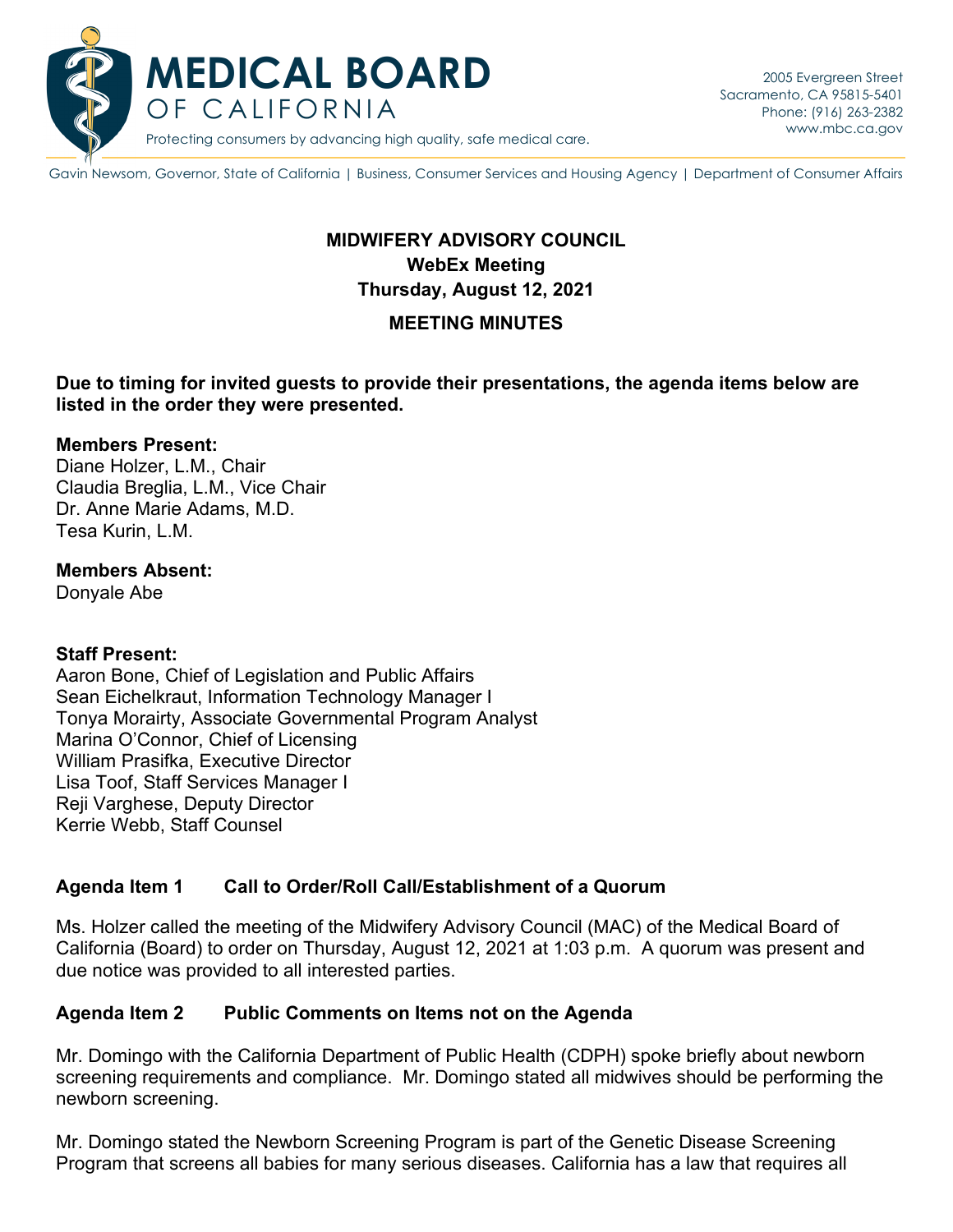Page 2 Midwifery Advisory Council Meeting Minutes from August 12, 2021

 babies to be screened for 80 different diseases. If not found and treated early, many of the diseases can cause serious and permanent health problems, severe developmental delay and even death.

 for approving the recommendation to establish a Midwifery Board. The statement went on to say why Ms. Sparrevohn read a statement written by Ms. Rosanna Davis. The statement thanked the Board Ms. Rosanna Davis is in favor of developing a Midwifery Board and the advantages of separating midwifery from the Medical Board.

## **Agenda Item 3 Approval of Minutes from the March 11, 2021 Midwifery Advisory Council Meeting**

Ms. Holzer asked if anyone in attendance had corrections to the March 11, 2021 meeting minutes.

No corrections were requested.

#### *Ms. Holzer made a motion to approve the March 11, 2021 meeting minutes; s/Ms. Kurin. Motion carried unanimously. 4-0*

## **Agenda Item 4 Report from the Midwifery Advisory Council Chair**

Ms. Holzer stated she attended the Medical Board (Board) quarterly meeting in June. Ms. Holzer stated she presented the Board with Ms. Breglia's re-appointment to the MAC, which was approved by the Board. Ms. Holzer congratulated Ms. Breglia on her re-appointment.

Ms. Holzer stated the regulatory change for the LMAR was reviewed and approved by the Board.

 are not going as positively as hoped, however, the California Association of Licensed Midwives (CALM) continues to work on the issue. Ms. Holzer thanked Ms. Rosanna Davis from CALM on all of Ms. Holzer stated the hearings with the Legislature regarding the development of a Midwifery Board the hours they have put into this and Ms. Holzer remarked she looks forward to the day the MAC is no longer needed because a Midwifery Board was developed.

## **Agenda Item 5 Establishing Goals for the Midwifery Advisory Council**

 goals to add at this time. The other MAC members agreed. Ms. Holzer stated the MAC is currently working on several goals. She indicated she has no additional

#### **Agenda Item 6 Report from the Task Force and Discussion Regarding Medi-Cal Related Issues**

 Ms. Kurin stated she reviewed Ms. Dugan's report on this agenda item from the December 2, 2019, addressed. MAC meeting. Ms. Kurin stated the issues in Ms. Dugan's report are still issues that have not been

Ms. Kurin stated some managed health care plans are not knowledgeable about licensed midwives practice, which has inhibited midwives from completing the credentialing process through these managed health care plans. Ms. Kurin stated this also creates billing issues.

 are not able to contract with managed healthcare plans, which are denying claims because they don't Ms. Kurin also stated that there are billing issues with licensed midwives not being paid because they understand the LM scope of practice of services provided to beneficiaries of Medi-Cal.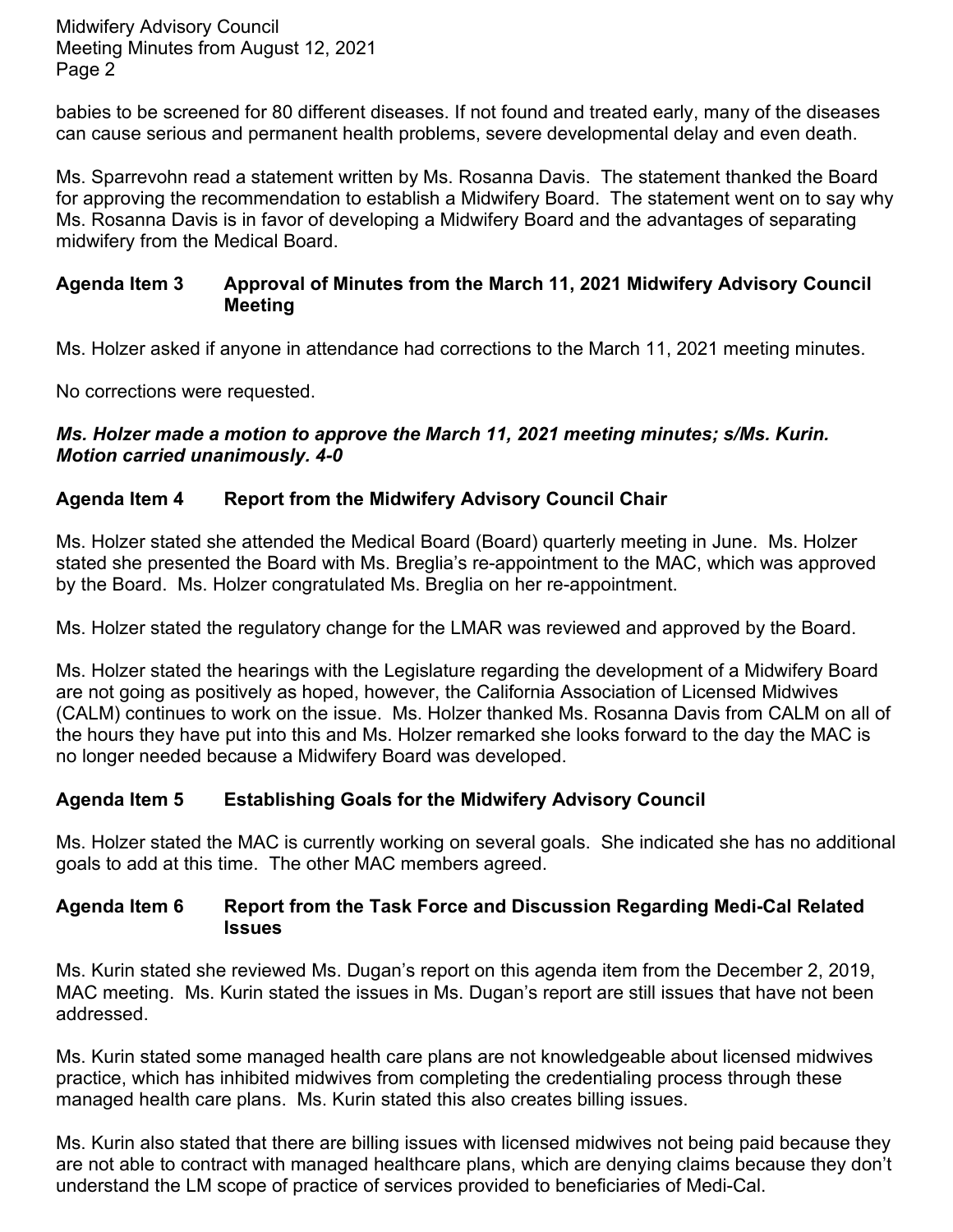Page 3 Midwifery Advisory Council Meeting Minutes from August 12, 2021

Ms. Breglia stated there are issues with medical physicians refusing to see patients due to the patient's choice to have a home birth or vaginal birth after cesarean (VBAC). Ms. Breglia stated this leaves the client unable to get emergency care or routine ultrasounds or lab work.

Ms. Kurin pointed out that if a provider terminates care, the client has coverage under the provider until the end of the month. If the client does not see the provider in the month, they can switch providers in 24-72 hours. If the client is in Medi-Cal, then any provider can order ultrasound or lab work, as referrals and authorizations cannot be a barrier under Medi-Cal rules.

 Ms. Kurin, Ms. Holzer and Dr. Adams discussed the next steps, the possibility of reaching out to the Department of Healthcare Services and managed healthcare plans to provide additional education on the scope of LMs, and bringing these concerns to the Board.

Ms. Webb suggested first researching the statute and what the law allows or does not allow before bringing the issue to the Board.

Ms. Kurin and Ms. Breglia stated they will meet and continue to work on this task force.

### **Agenda Item 7 Update on Proposed Regulatory Language for the Licensed Midwife Annual Report**

Ms. Webb stated the MAC authorized proposed regulatory language to add race and ethnicity to the Licensed Midwife Annual Report.

 Ms. Webb stated the proposed regulatory language submitted to the Board was approved. Board staff will now prepare the rulemaking package and submit to DCA for review and approval, then to the Business, Consumer Services, and Housing Agency (Agency) for review and approval, then notice it with the Office of Administrative Law (OAL). The final statement of reasons will then be submitted to DCA, then Agency, then OAL, and finally with the Secretary of State for approval.

## **Agenda Item 8 Update on Midwifery Related Legislation and Sunset Review Process**

 on licensing and related administrative topics. Mr. Bone stated the Board had two sunset hearings before the legislature, the first on March 19, 2021, which focused on enforcement matters, and the second on May 5, 2021, which was centered

 Mr. Bone stated following those hearings the Legislature amended Senate Bill 806, which will extend \$450 and the renewal fee from \$200 to \$300, effective January 1, 2022. Mr. Bone also stated that all licensees of the Board would be required to have an email address and report it to the Board no later amounts that would be necessary to support a Midwifery Board. the sunset date for the Medical Board, Osteopathic Medical Board, Podiatric Medical Board and the Physician Assistant Board. Mr. Bone stated Senate Bill 806 authorizes the Board to end the use of paper-based initial licensure and renewal applications for all license types, including midwives. Mr. Bone added that the bill will also increase the initial licensure fee for licensed midwives from \$300 to than July 1, 2022. Mr. Bone stated the quality of care complaints involving midwives would require review by a medical consultant with education, training and expertise in midwifery. Mr. Bone indicated that unfortunately the bill does not provide for the creation of a Midwifery Board. The author of SB 806 stated he had concerns with the costs surrounding the creation of a Midwifery Board and the fee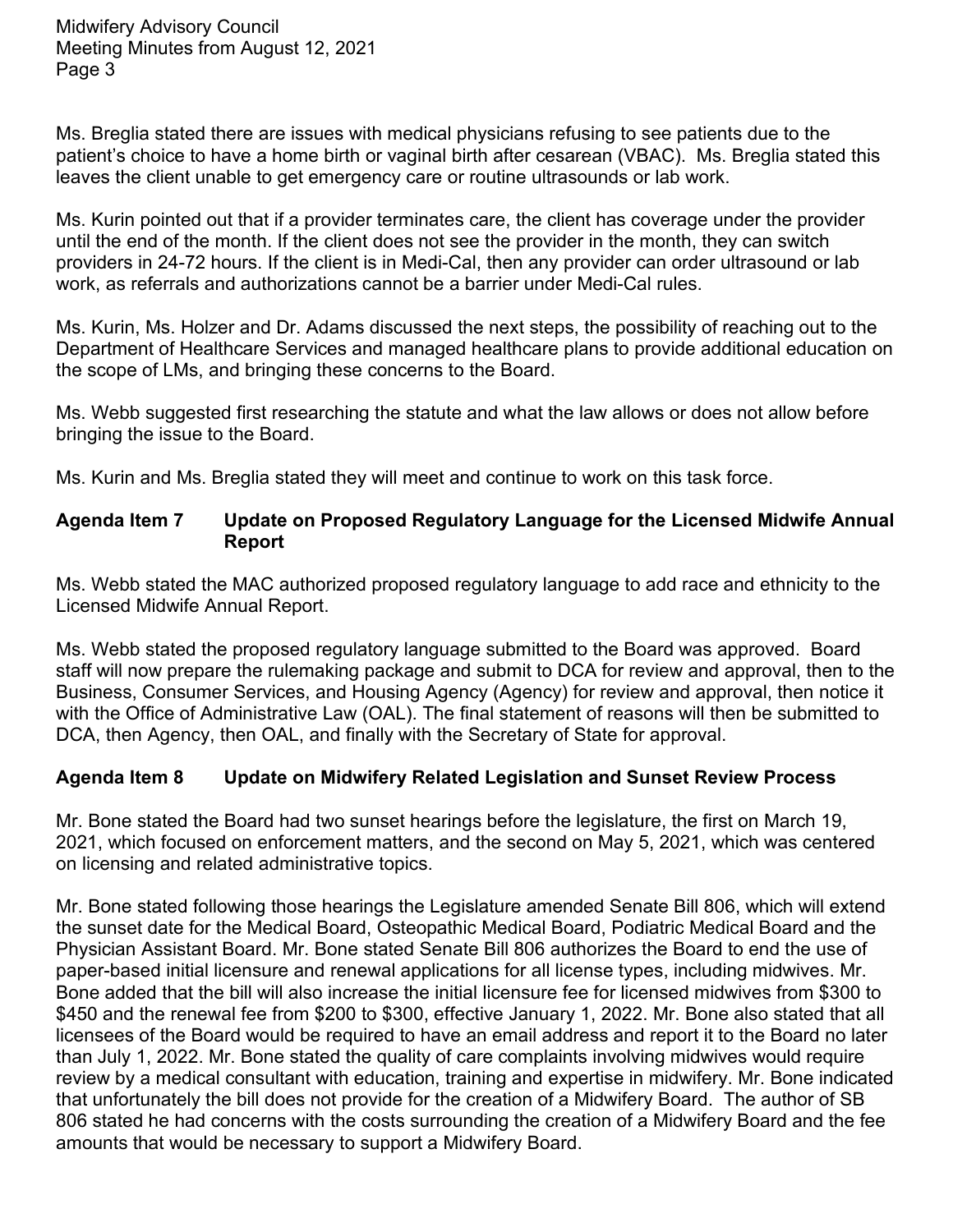Page 4 Midwifery Advisory Council Meeting Minutes from August 12, 2021

Mr. Bone indicated he was optimistic that further opportunities for discussion of a Midwifery Board will be able to continue into the future and hopefully all concerns can be addressed.

 the end of August or early September 2021, followed by final approval from the Senate no later than Mr. Bone stated Senate Bill 806 is pending a hearing before the Assembly Appropriations Committee, which is scheduled for August 19, 2021. Mr. Bone expects the bill to be approved by the Assembly in September 10, 2021.

 training programs for certified nurse midwives and licensed midwives to increase the number of students receiving quality education and training. That agency must contract with programs that train midwives that have or intend to create a training component for medically underserved multicultural Mr. Bone stated Senate Bill 65, which is referred to as the California Omnibus Act, would require the Office of Statewide Health Planning and Development to establish a program that contracts with communities, lower socioeconomic neighborhoods, and rural communities. Mr. Bone stated those programs must be organized to prepare program graduates for service in those neighborhoods and communities or otherwise seek to recruit and retain racially and ethnically diverse students, underrepresented groups, or people from underserved or historically marginalized communities.

## **Agenda Item 9 Program Update**

Ms. Morairty referred Council members to the Licensing Statistics, indicating in the 3<sup>rd</sup> quarter of the fiscal year (FY) 2020/2021, the Board received ten new applications, issued eight new licenses, and renewed 70 licenses.

In the 4<sup>th</sup> quarter of FY 2020/2021, the Board received 13 new applications, issued 15 new licenses, and renewed 56 licenses. As of July 1, 2021, there were 481 renewed and current midwifery licenses.

Ms. Morairty reviewed the Transfer of Planned Out-of-Hospital Delivery forms for the 3<sup>rd</sup> quarter of FY 2020/2021 indicating the Board received 71 Transfer of Planned Out-of-Hospital Delivery to Hospital Reporting forms for licensed midwives.

In the 4<sup>th</sup> quarter of FY 2020/2021, the Board received 67 Transfer of Planned Out-of-Hospital Delivery to Hospital Reporting forms for licensed midwives.

Ms. Morairty reviewed the enforcement statistics for licensed midwives, in the 3<sup>rd</sup> quarter of FY 2020/2021 indicating the Board received seven complaints and referred zero for investigation.

In the 4<sup>th</sup> quarter of FY 2020/2021, the Enforcement statistics show that the Board received ten complaints and referred two for investigation.

The Board received zero complaints in the 3<sup>rd</sup> quarter of FY 2020/2021 for unlicensed midwives and in the 4<sup>th</sup> quarter of FY 2020/2021 the Board received one complaint for unlicensed midwives.

Ms. Morairty also provided an overview of the 2020 LMAR summary.

year was 7,353. Ms. Morairty stated for 2020, there were 545 midwives expected to report, of those, 387 reported, leaving 158 unreported. Ms. Morairty noted the total number of clients served during the calendar

Ms. Morairty referred to the number of planned out-of-hospital births at the onset of labor was 4,776 compared to 3,833 last year, an increase of 943. The number of completed births in an out of hospital setting was 3,245 compared to 3,535 last year, a decrease of 290.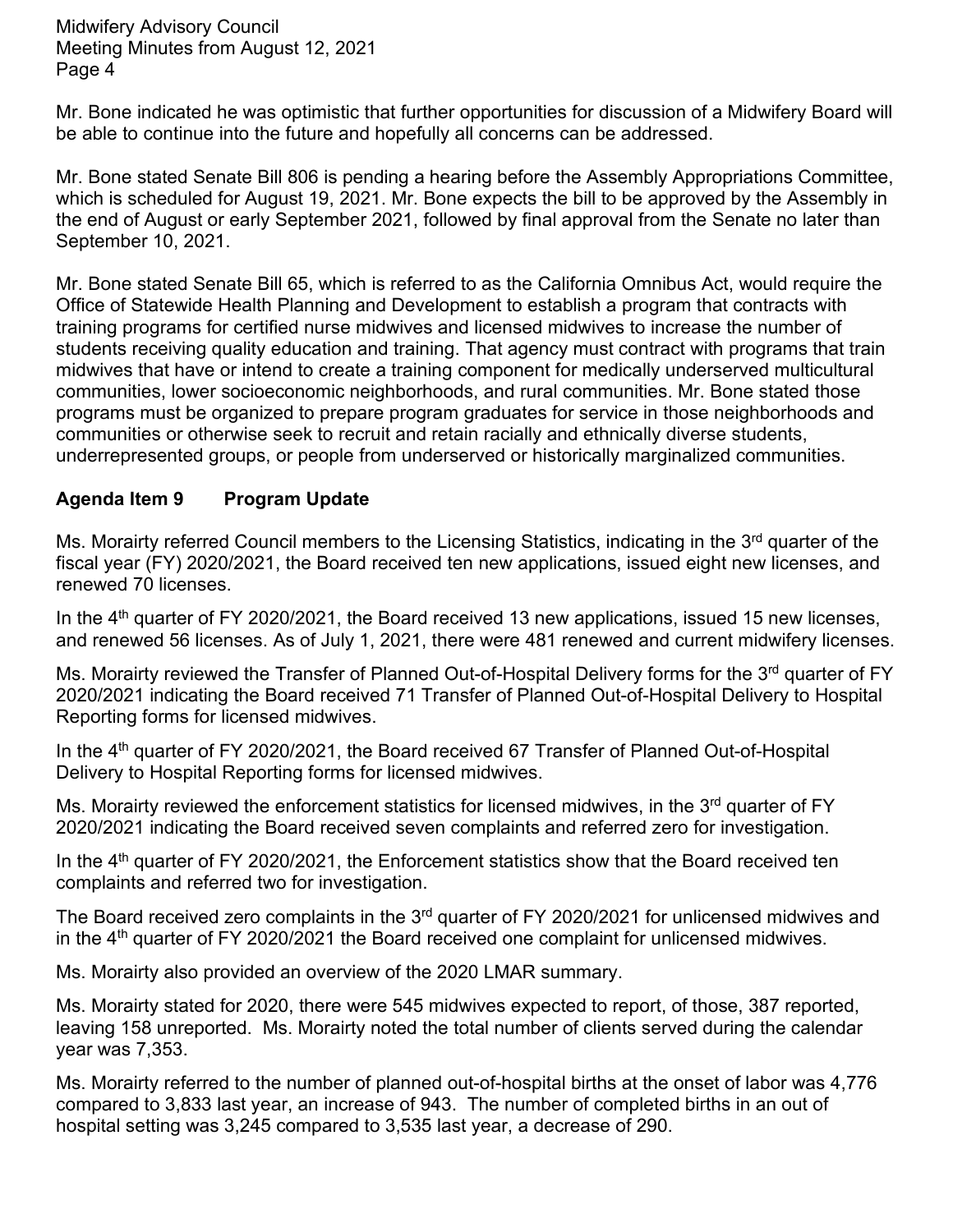## **Agenda Item 10 Discussion and Possible Action on Selection of One Public Member Vacant Position on the Midwifery Advisory Council**

Ms. Morairty stated one application was received for the public member position from Monique Webster.

 Ms. Webster was not available to attend the MAC meeting, however she did submit a statement to be read on her behalf. The statement read by Ms. Holzer indicated that Ms. Webster was previously a member of the MAC from 2012 through 2015. Ms. Webster's statement also indicated she would emphasis in maternal and child health and she has volunteered as a birth doula. She also stated she love an opportunity to serve on the MAC again. She has a Master's in Public Health with an birthed her two children at home with licensed midwives and she strongly supports this profession.

## *Ms. Holzer made a motion to nominate Ms. Webster; s/Ms. Breglia.*

## *Motion to nominate Ms. Webster carried. 3-0-1. Dr. Adams abstained.*

## **Agenda Item 11 Discussion on Training for MAC Members**

 Ms. Holzer stated in Ms. Abe's absence, that Ms. Abe indicated she would like more training for MAC members. Ms. Holzer stated a packet or video may be helpful for future MAC members.

Ms. Kurin stated she would like a training video and more training on the Bagley-Keene Open Meeting Act.

 indicated that a staff member will reach out to Ms. Kurin to schedule training with her. Ms. Webb stated she did a presentation on the Bagley-Keen Open Meeting Act at a prior MAC meeting. Ms. Webb requested that Ms. Morairty forward that presentation to Ms. Kurin. Ms. Webb

 meeting so that Ms. Abe can also comment or ask questions that she may have about MAC training. Ms. Holzer indicated she would like to put this topic back on the agenda for the December MAC

## **Agenda Item 12 Future Agenda Items**

Ms. Holzer recommended the following agenda items for the next board meeting:

- Report from the MAC Chair;
- Establishing goals for the MAC;
- Report from the Task Force and possible action regarding Medi-Cal related issues;
- Update on proposed regulatory language for the Licensed Midwife Annual Report (LMAR);
- Update on midwifery related legislation and sunset review;
- Update on the Midwifery Program;
- Discussion on LMAR compliance;
- Discussion on training for MAC members;
- • Presentation by the California Department of Public Health regarding newborn screening requirements and compliance.

 presentation on behalf of CDPH at the December 2021 MAC meeting. Mr. Domingo will be presenting Public comment was made by Mr. Domingo with CDPH, indicating he would like to make a more information on the newborn screening program requirements.